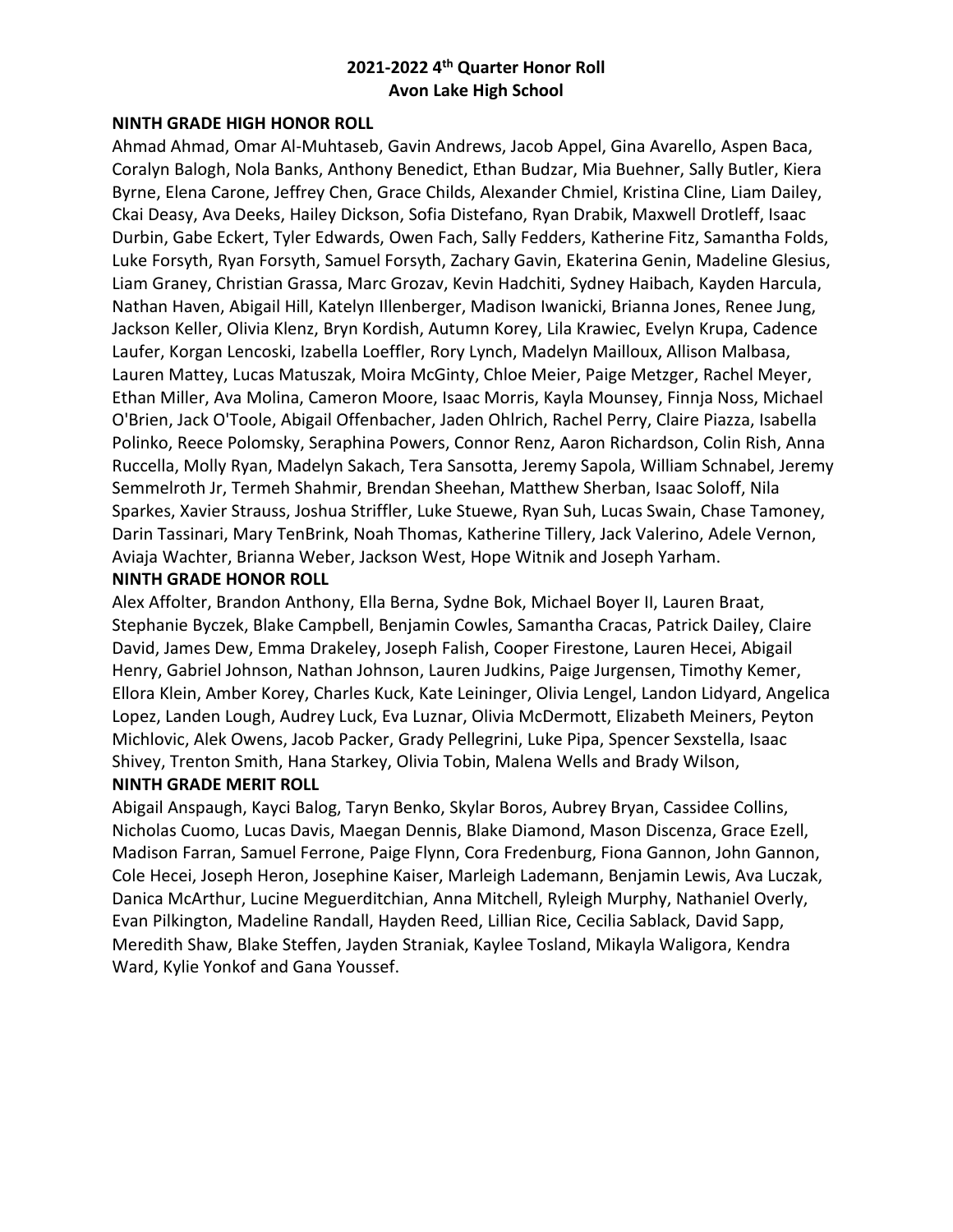### **TENTH GRADE HIGH HONOR ROLL**

Maram Abuhamdeh, Eilidh Allen, Maya Austerman, Kevin Baker, Vanessa Baker, Evan Balwani, Bilegtugs Bayarbadrakh, Tugsmergen Bayarbadrakh, Brooklan Benesh, Madeline Betz, Mary Bigenho, Michael Bodde, Fiona Bornhorst, Julia Breen, Haydn Brown, Mia Bucci, Kylie Bunn, Otto Burmeister, Micah Cabot, Nolan Clancy, Maria Drabkin, Elisabeth Dunleavy, Christina Elios, Sophia Elios, Anthony Ferrari, Jack Fink, Riley Furlich, Ava Gabriel, Zachary Gacek, Caileen Gibbons, Jacek Gomez, Patrick Gordillo, Ella Grode, Jack Haley, Rylan Haley, Sloane Hall, Grace He, Taylor Head, Margaret Henry, Emma Hill, Hayden Hodge, Sophia Hoffman, Nicholas Homolka, Nathan Howard, David Ivan, Lila Jach, Zina Jalabi, Rachel Keim, Sophia Kerner, Logan King, Aubrey Kirk, Kennedy Koski, Kevin Kotyk, Cavin Kretchmar, Sydney Krieg, Abigail Krupitzer, Andrew Lamb, Ava Lamb, Anna LeHoty, Mia Machovina, Sabrina Marsala, Robert Masa, Katherine Matovic, Derek McCrum, Casey Miller, Dylan Missal, Ella Monchein, Gianna Mussman, Daphnie Norris, Katharine Nusbaum, Sofia Ostrowsky, Elizabeth Paflas, Anikait Patel, Sarah Quayle, Spencer Reed, Lindsay Revmatas, Kyle Ritter, Audrey Rodrigues, Nickolas Rudkin, Leah Sanitato, Lauren Schaefer, Morgan Schum, Owen Sears, Britta Sevcik, Sarah Sharbek, Avital Shmois, William Sindelar, Olivia Slivinski, Ella Smith, Claire Springer, Savannah Stobe, Lily Strickler, Marisa Summerfield, Faith Tobin, Reese Toncar, Clayton Tysl, Kaila Ungar, Marissa Vlasak, Kamryn von Kunsay, Madeline Waggoner, Aidan Weisman and Graham Wilkinson. **TENTH GRADE HONOR ROLL**

Nathan Allemeier, Caitlin Allen, Sarah Amato, Mia Amicone, Anna Arnold, Paloma Baig, Kylie Bennington, Tyler Birk, Owen Boolish, Henry Campbell, Claire Catlin, Felipe Covarrubias, William Cummings, Alexander Doumbas, Luke Florence, Laynie Forthofer, Lewis Gallagher, Anna Gill, Drew Graham, Skylar Haibach, Kamryn Hess, Nickolas Hurd, Arthur Jagels, Chase Jorgensen, Emma Kayatin, Maxwell Keaton, Casey Kemer, Isaac McClelland, Alexander Minch, Matthew Noar, Lucas Nogueira, Caitlyn O'Neil, Avery Orille, Michael Pace, Layla Patterson, Isabella Pfeil, Natalie Presley, Jane Ritt, Olivia Ritter, Aubrey Roberson Paoli, Gannon Roth, Ethan Ruckman, Daniel Rudolph, Anna Santee, Brendan Seedhouse, Caroline Sidloski, Rachael Simmerly, Yost Smith, Isabella Spagnola, Morgan Thomas, Alexandra Wagoner, Andrew Wansack, Alexia Wenz and Claire Zakel.

#### **TENTH GRADE MERIT ROLL**

George Allen, Alison Baird, Sophie Barrett, Elizabeth Beckman, Dakota Bedient, Adrianna Beyer, Carter Birk, Hayden Blosser, Jake Bova, Clayton Broadhurst, Emma Brown, Cole Cartwright, Laura Caryl, Paul Casterline, Kevin Cockman, Brandon Copsey, Liam David, Michael Daws, Lindsay DelGiudice, Nathan Dietz, Amanda Duffy, Jacob Dzik, Jade Gabriel, Ian Gerhart, Nathan Gordon, Tyler Hammond, Na'Ryah Hollie, Adeline Houston, Sara Humphrey, Daniel Krause, Nina Marinelli, Carson McMinn, Samantha Mellinger, Brooke Morton, Bridgette Necker, Kavya Patel, Eben Prettyman, Cantrell Rafn, Braylon Salas, Emma Schlabach, Milagros Secin, Faith Shivey, Domenyte Shull, Logan Simpson, Natalya Smith, Silas Smith, Stephanie Smith, Jackson Szili, Elias Torres, Lilian Von Glahn, Ian Walsh, Alee Waters, Savannah Webster, Aaron Weiss-Trojan, Lee Winter, Summer Wollerman and Christopher Ziegler.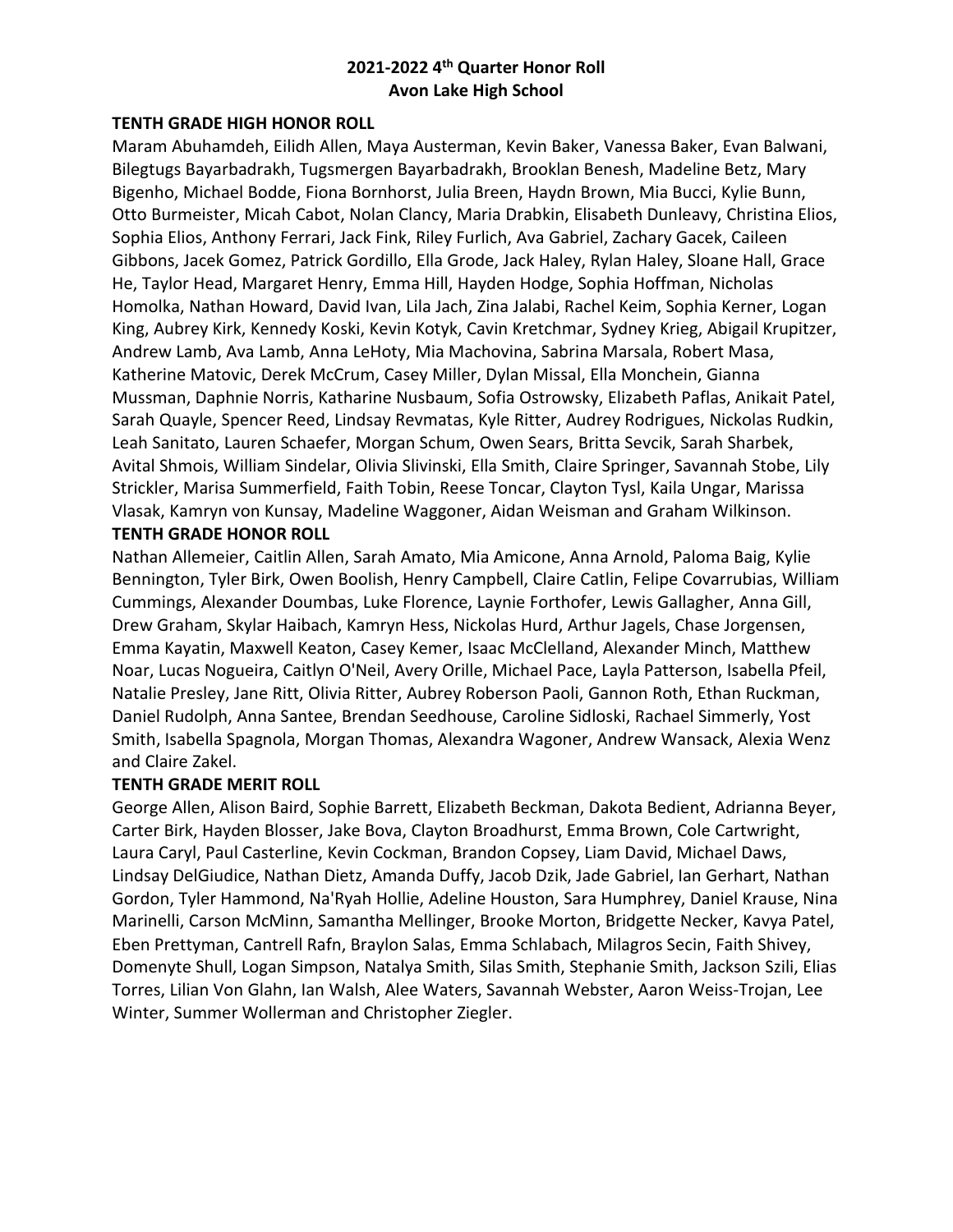### **ELEVENTH GRADE HIGH HONOR ROLL**

Danah Al-Muhtaseb, Lauren Anderson, Carley Armbrecht, John Ballerini, Ty Banks, Evan Bellamy, Joseph Birk, Courtney Borland, Brooke Bradley, Jeremy Brausch, Brock Brennan, Nathan Buck, Kent Butler, Elise Chapin, Samantha Covell, Coryn Cummings, Natalie Czapor, Layalli Dari, Amy Deng, Morgan Duesler, Anna Durbin, Thomas Eston, William Fazio, Sona Flask, Parker Foley, Celia Gannon, Maeve Gannon, Maxwell Gee, Emily Good, Tyler Grabowski, Kevin Graney, Virginia Gray, Ellamarie Green, Julia Grissinger, Lillian Gruber, Carlos Gurule, Hala Haddadeen, Alexandra Hagan, Patrick Haley, Patrick Harayda, Elizabeth Hawkinson, Cole Henry, Leah Hicov, Misa Huls, Joseph Ingham, Erin Jagodzinski, Ryan Jung, Omar Kamhawi, Daniel Kane, Macie Kantra, Laci Keith, Andrew Keller, Jenna Kennedy, Thomas Kennedy, William Kennedy, Kaitlyn Khrenovsky, Annelise Klenz, Olivia Koutouras, Max Kramhoeller, Kate Krawiec, Quinn Kroneker, Daniel Lecorchick Franklin, Quinn Lieb, Makayla Long, Ryleigh Luznar, Paige Machovina, Hannah Malbasa, Ella Manfred, Elizabeth Manly, Alexandra Martter, Eric Mattey, Allison McDaniel, Meghan McNally, Elise Mercio, Esther Morris, Samuel Murray, Matthew O'Brien, Seamus O'Connor, Austin Olinger, Vincent Owens, Elle Pentz, Pierden Pepe, Nathan Perry, Nicholas Perry, Jack Pincura, Colin Plunkett, Mikhail Pyltsov, Braeden Quigley, Camille Rasch, Kendra Robert-Atsu, Molly Roth, Keegan Rudduck, Paige Sakach, Emilia Sansotta, Bradan Schnabel, Abigail Schuerger, Audrey Share, Rachel Sheehan, Jack Shepard, Kyle Shinko, Katherine Skillings, Isabella Snell, Collin Stewart, Joseph Swain, John Toth, Michael Valerino, Sarah Van Euwen, Jordyn Wheeler, Maya White, Sophia Wilson, Zoe Wysong and Sarah Zaber.

### **ELEVENTH GRADE HONOR ROLL**

Franchesca Alejandro, Shaden Alhashash, Andrew Benedict, Madison Bockelman, Brynn Bondar, Ty Brubaker, Miles Charanghat, Nathaniel Cooper, Adalyn Davidson, Alexander Deily, Katelyn Dickens, Kylie Drabik, Jeremy Dzik, Audrey Falish, Emmett Gourash, Grace Hallett, Kristina Hanks, Zachary Hibler, Evan Hothan, Kaitlyn Ingham, Adam Jento, Lauren Johnson, Nicholas Johnson, Tyler Jurgensen, Allison Kacmarcik, Jillian Kennedy, Andrew Lindner, Jack Lion, Marley Long, Neve Masterson, Mate Mihaly, Jack Montes, Brooke Moore, Erika Parker, Graham Pilkington, Jack Polomsky, Ethan Rusnak, Morgan Sapp, Braeden Schindly, Audrey Schustrich, Lucy Shepard, Seamus Sinclair, Elsa Springer, Matthew Stuewe, Scott Symanski, Camryn TenBrink, Jordan West, Tanner White, Cailey Zanny and Sarah Zeck.

### **ELEVENTH GRADE MERIT ROLL**

Hope Bednar, Matthew Bell, Landin Below, Regan Campbell, Pierce DiFilippo, Daniel Dwyer, Michael Edwards, Colin Ferguson, Riley Gabel, Alexis Gorczyca, Dylan Hughes, Evan Jeffries, Joshua Jones, Kailana Kamai, Isabella Klimkowski, Isabelle Kordish, Blake Kovacs, Jason Krukowski, David Lazor, Bryan Lynch, Jack Marconi, Joseph Marconi, Maya McCain, Spencer Nelson, Liam Noss, Caden Peters, Kaila Polk, Benjamin Pritchard, Fallon Quickle, Isabella Shaffer, Connor Smith, Samantha Smith, Rebecca Striffler, Haley Varga, Jaelyn Wagner, Penelope Weaver and Riley Zaranko.